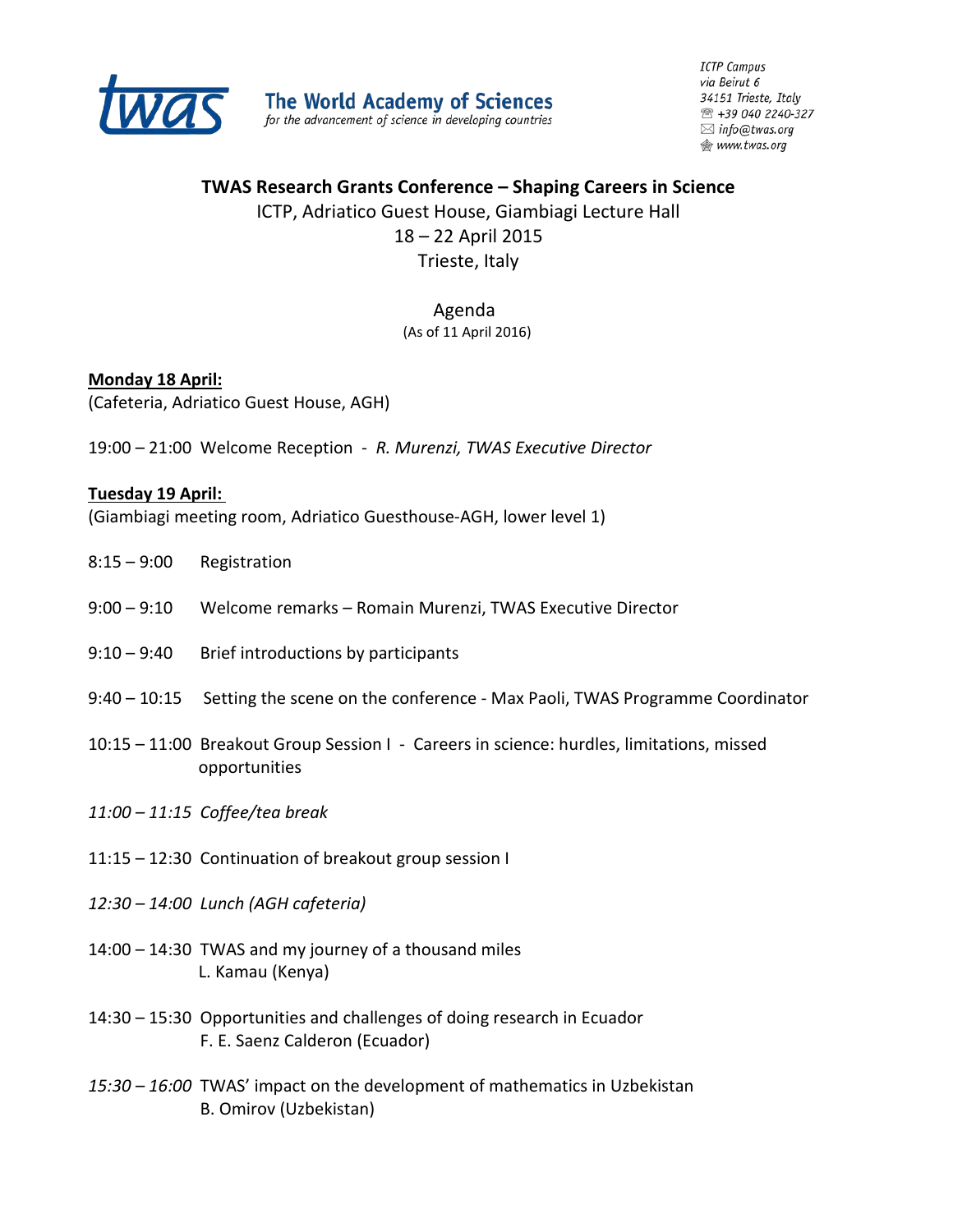- *16:00 - 16:15 Coffee/tea break*
- 16:15 17:15 Breakout Group Session II Feedback questionnaire results: discussions in working groups
- *19:00 Dinner (AGH cafeteria)*

#### **Wednesday 20 April:**

(Giambiagi meeting room, Adriatico Guesthouse-AGH, lower level 1)

- 9:00 9:45 Overview of TWAS programmes (Max Paoli, Programme Coordinator)
- 9:45 10:15 Overview of the Organization for Women in Science for the Developing World (T. Blowers, OWSD)
- *10:15 – 10:30 Coffee/tea break*
- *10:30 – 11:00* TWAS Research Grants: Opening Doors to Success S. Maharjan (Nepal)
- 11:00 11:30 Past, Present and Future of a Molecular Virology Lab in Venezuela F. H. Pujol (Venezuela)
- 11:30 12:00 Supporting Science for Policy Making B. Pisupati (India)
- *12:00 – 13:45 Lunch (AGH cafeteria)*
- 13:45 15:30 Breakout Group Session III Networking: complementary research and interdisciplinarity
- *15:30 – 16:00 Coffee/tea break*
- 16:05 16:10 Group photo
- 16:10 17:30 Breakout Group Session IV Careers in science: funding and diversity of contexts. Discussions and preparation of presentations
- *18:00 – 19:00 Drinks reception (AGH cafeteria)*
- *19:00 Dinner (AGH cafeteria)*